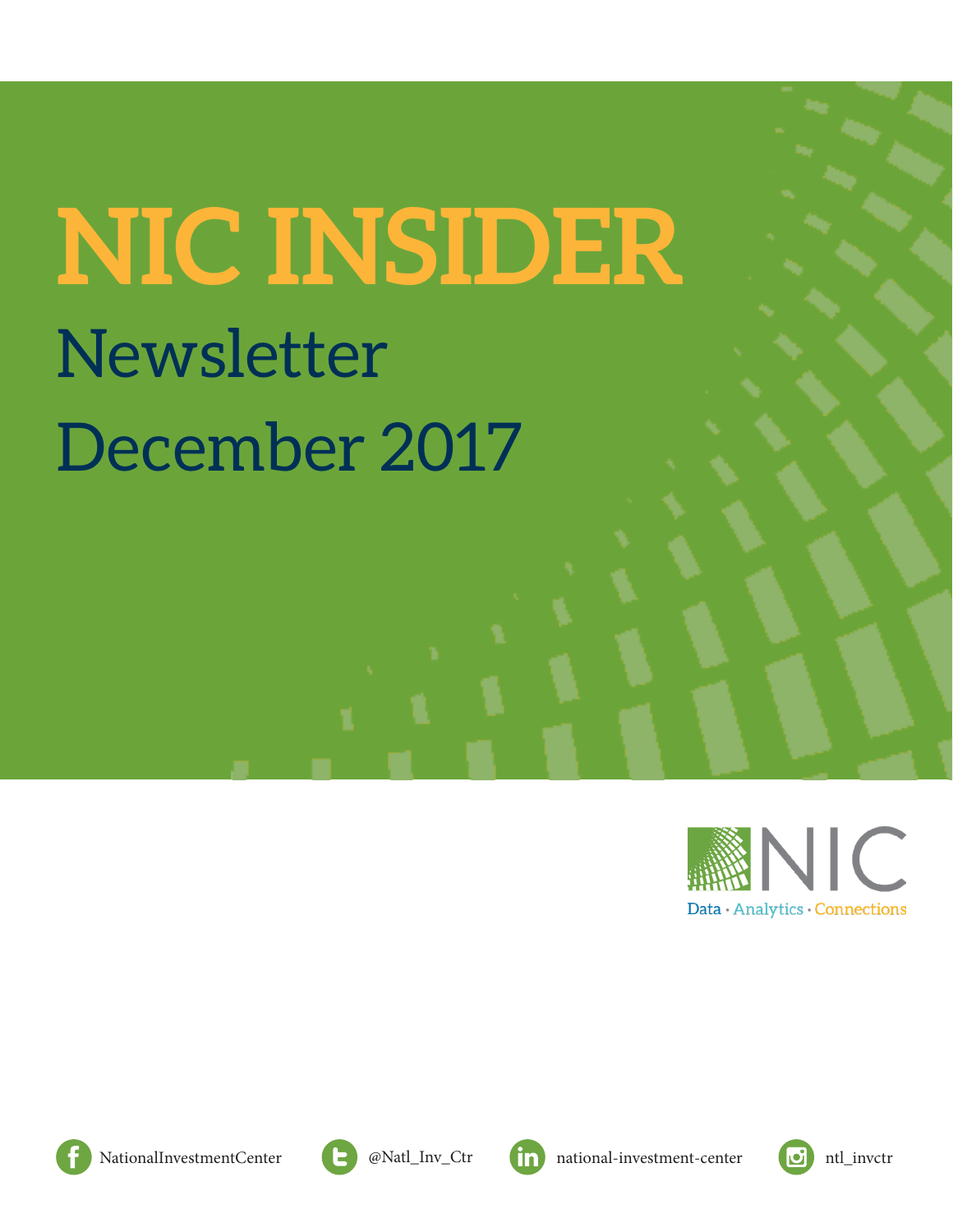# **In the Insider December Issue**

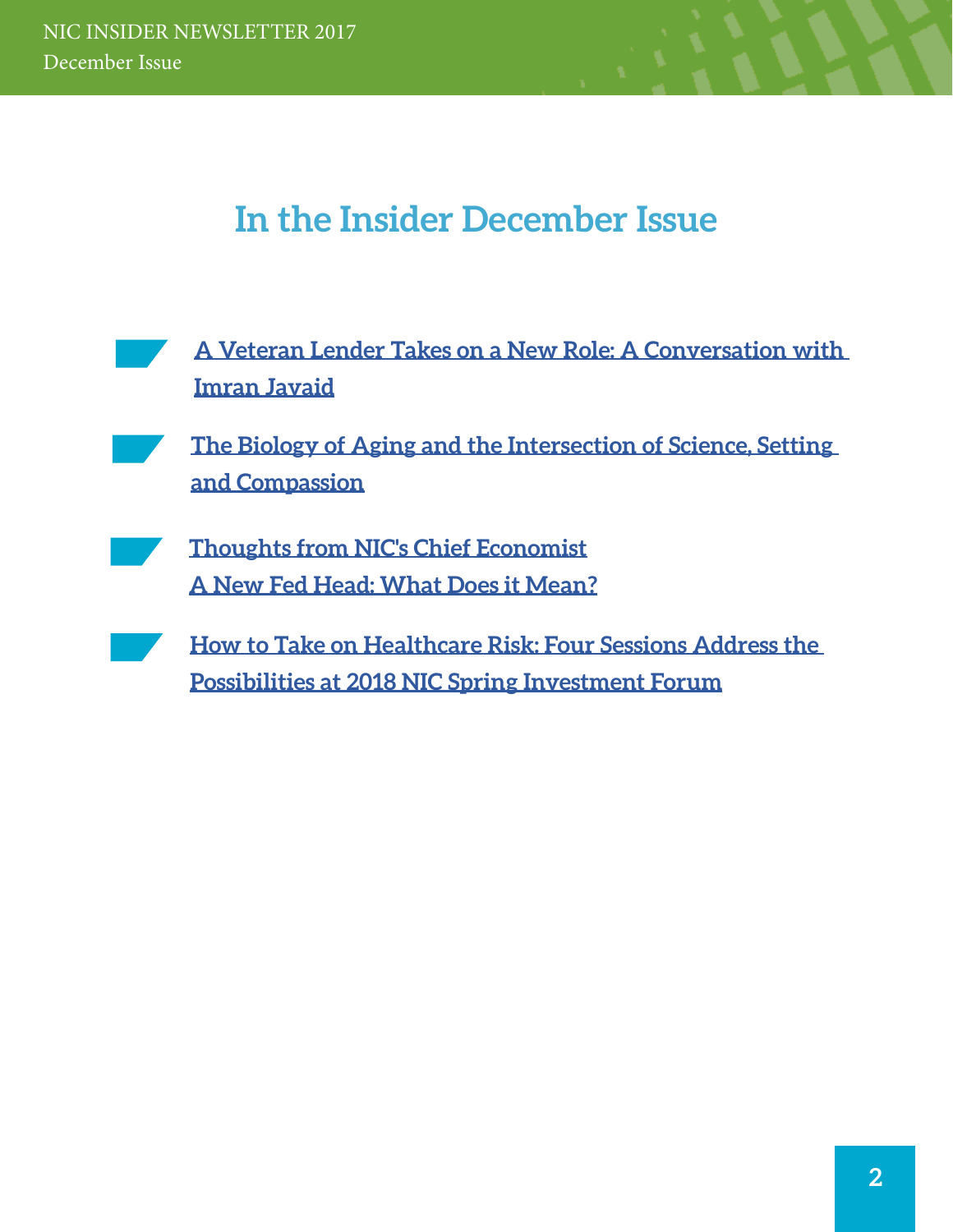## <span id="page-2-0"></span>**A Veteran Lender Takes on a New Role: A Conversation with Imran Javaid**



**Imran Javaid**

Imran Javaid has known lots of success as a prominent banker in the healthcare sector, including 15 years focused on seniors housing and care. So it came as little surprise when he was recently tapped to launch a new healthcare lending platform for BMO Harris Bank. The Chicago-based bank is a part of BMO Financial Group.

NIC's Chief Economist Beth Mace recently spoke with Javaid about the industry and his goal to make BMO Harris Bank one of the top five lenders in the healthcare sector. What follows is an edited version of their conversation.

**Mace**: How long has BMO Harris Bank been lending to the seniors housing and care sector?

**Javaid**: BMO Capital Markets, the investment banking arm of BMO Financial Group, has been serving the healthcare industry for decades. Through BMO Capital Markets, the bank has been lending to healthcare REITs for quite some time. I joined BMO Harris about 18 months ago when the bank decided to enter the lending market for owners and operators of senior living and care properties. Now we have a dedicated senior housing team that lives and breathes the sector.

**Mace**: Have you had success over the last 18 months?

**Javaid**: Absolutely, we've been growing our platform and book of business. We're a relatively new entrant to the market, but we've had a good reception.

**Mace**: Do you lend to all sectors? Independent living? Assisted living? Skilled nursing?

**Javaid**: We are national in scope and lend to all sectors of the market. But we prefer a project that offers a continuum of care instead of a stand-alone project. Our ideal property is a rental continuing care model.

**Mace**: Why?

**Javaid:** We think projects that offer a continuum of care present a more compelling value proposition for seniors than a stand-alone property that, for example, only serves those with memory problems or those who need assisted living. We like the continuum of care because independent living gets people through the door, and then they can age in place. A husband and wife can be on the same campus even if their needs differ.

**Mace:** What is your focus? Development, acquisitions or expansions?

**Javaid:** All three. We would like to find more acquisition opportunities, but development is our most active area. It's also the area in which we turn down the most

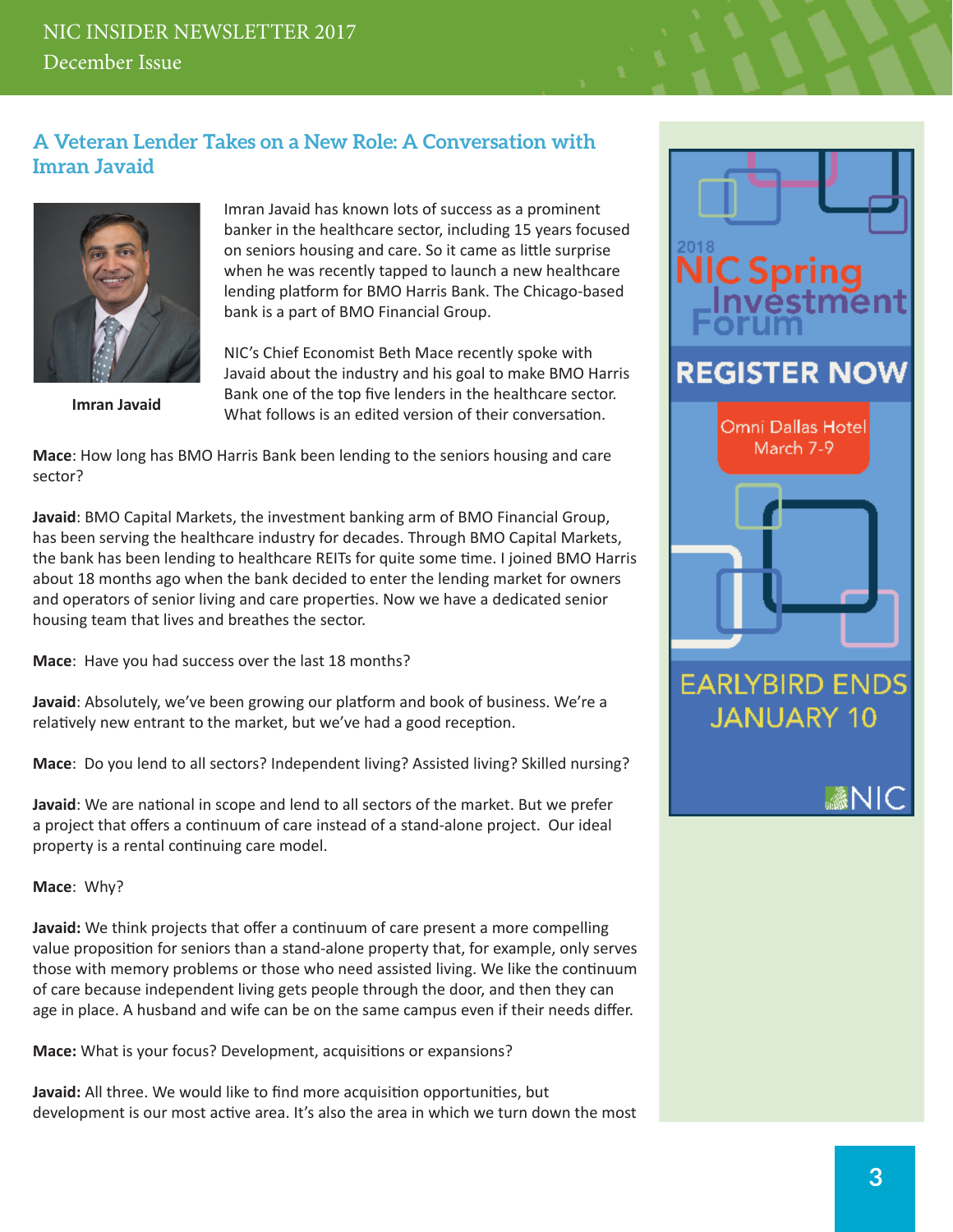deals. We believe we add the most value in the expansions sector. A good example might be a 90-pecent occupied independent living property that is adding assisted living or memory care. We do not offer a direct-to-agency product because we can't compete with the government sponsored agencies on rates and structure. Also, we offer new development loans to sponsors we like as a way to build a relationship that leads to other services such as treasury and derivative management.

**Mace**: Do you look at the operator's motivations for an expansion?

**Javaid**: The scenarios vary quite a bit. Some operators have always had it in their plans to expand and are following through on those plans. Or, an operator may have reached a maximum lending limit and may need a larger institution like BMO Harris to step in with a loan package. In other cases, the original owners have space for an expansion, but figure it's a good time to sell a property and let the next owner build out the independent or assisted living units.

**Mace**: Is your reviewing process the same for expansions as for new development?

**Javaid**: We're always very deliberate. Our analysis does not change, though deals for new developments have an extra hurdle because there is no rent history. That's the biggest disconnect and why we turn down a lot of development deals. The process is easier for acquisitions and expansions because they're already performing.

**Mace**: Do you conduct your own market analysis, or do you rely on the sponsor's analysis?

**Javaid**: We look for market studies from a third party. It may be ordered by a client but we would engage with the author of the study as part of our analysis. Everyone has a secret sauce they think they've discovered and we analyze the details of how they determined those numbers.

**Mace**: Your loan collateral is the real estate. Do you make loans to the operations of the business as well?

**Javaid**: We make working capital loans to our client base with our treasury and other working capital solutions. But we will be rolling out an asset-based lending product and revolving line of credit. There is a real need in the market that we want to address.

**Mace**: What types of terms and rates are you offering as interest rates have moved up?

**Javaid**: We are constantly adapting to the market. Spreads were widening, and now they have compressed. We are always trying to find that sweet spot to be competitive on every deal. Our rates vary between 225 and 350 basis points on most seniors housing deals, and a bit higher on skilled nursing. On new construction, our general rule is to offer a recourse loan to a credit-worthy facility. On acquisitions, we offer a maximum of 65 percent loan-to-value (LTV) on non-recourse loans, and 75 percent LTV with recourse.



# **YOUR TRUSTED DATA SOURCE**



Stay Competitive with Seniors Housing & **Care Data** 



# **LEARN MORE**

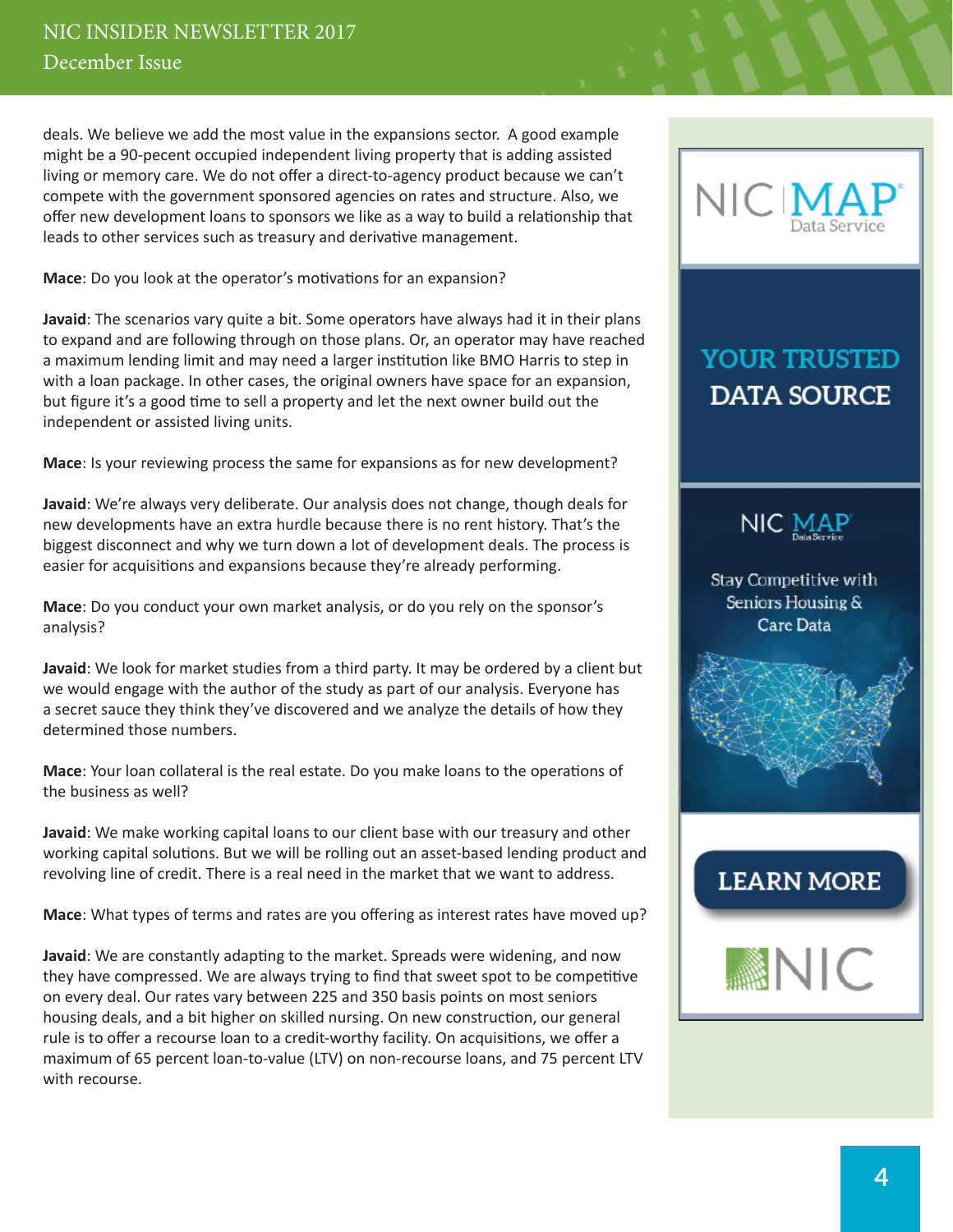## NIC INSIDER NEWSLETTER 2017 December Issue

**Mace:** What opportunities and challenges do you see in the sector in the next 12 months and in the long term?

**Javaid**: In the short term, I sense there is a mentality that "if you build it they will come." I am concerned that slow fill-ups in some markets will cause an overreaction among lenders throughout the sector. In the long term, the biggest concern is that the seniors of tomorrow have not saved enough money to pay the rents required at some of these high-end seniors housing properties. Baby Boomers were not big savers like the Silent Generation. That's a concern.

**Mace**: There are a lot of newcomers to the industry. What financing challenges do they face?

**Javaid**: Developers new to the sector need to partner with an operator that is an existing player in the market that can provide local insights. But partnering with a great operator as a fee-based manager is not a compelling story for us. The operator has to have skin in the game. However, we do work with experienced owners and private equity groups that partner with fee-based managers.

**Mace**: What do you look for in a good sponsor?

**Javaid**: We like to have a relationship with a sponsor so we can have an honest discussion and ask what lending needs of theirs are not being fulfilled. That's the starting point. Our borrowers can achieve their goals, but we also can address our risk appetite.

**Mace**: What is your outlook for interest rates and the economy? How does that impact your lending strategies?

**Javaid**: We are very diligent analyzing interest rate sensitivity on various projects. This has not changed. It's a good metric to look at and if the projects don't pencil out, you can look at hedge products which are growing in popularity. With respect to my prognosis on interest rates, long-term rates are not trending up yet; though we may see that as quantitative easing declines. But until that happens, interest rates have only a small impact on most of the projects we are financing.

**Mace**: Any other thoughts?

**Javaid**: BMO has been around for 200 years. It's a very deliberate institution, and doesn't take lightly the decision to enter the seniors housing and care space. We have made a meaningful entrance into the market and look to grow our relationships. As a lender to owners and operators, our goal was to become one of the top five names that come to mind. We are not there yet, but that is our vision.

As always, I welcome your feedback, thoughts, and comments.

Beth

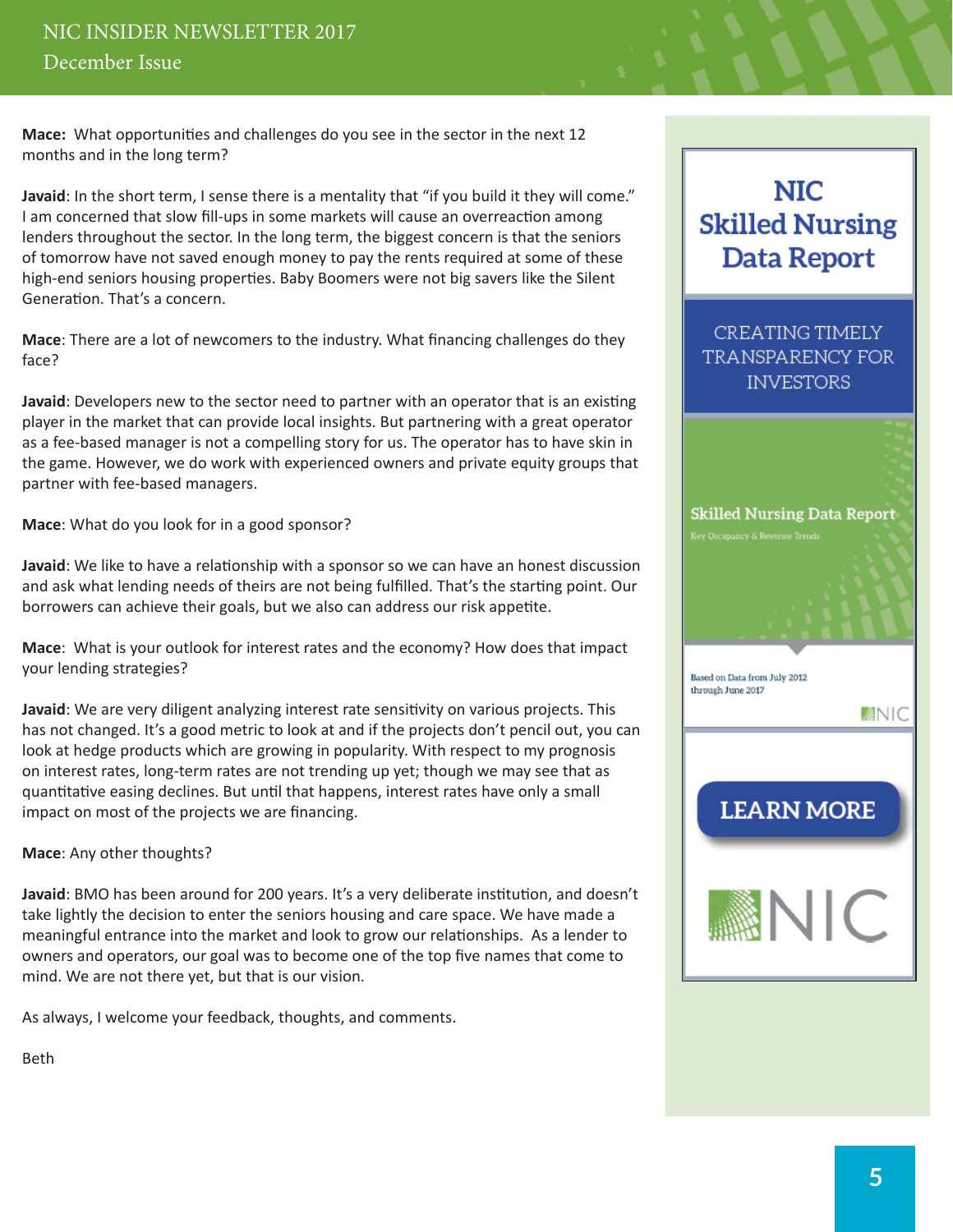## <span id="page-5-0"></span>**The Biology of Aging and the Intersection of Science, Setting and Compassion**

by Joel Mendes, NIC Future Leaders Council



**Joel Mendes**

#### **Aging and Evolution**

Seniors housing and care has a role to play in the emerging science of aging. Such environments that encourage a healthy lifestyle and new learning may actually slow the aging process and help extend a purposeful and joyful life.

Though there is much we still do not know, the mysteries of aging are gradually being revealed by scientific progress. These advances described below can help guide the design of senior living properties and the programming they provide to residents seeking a high quality of longer life.

The large number of people living well into old age worldwide is a new phenomenon. Just 100 years ago, a 20-year-old in the U.S. could expect to live on average to about age 63, compared to age 80 today. This 17-year increase in life expectancy in 100 years is extraordinary, perhaps even greater than the aggregate increase over the last 200,000 years of modern human evolution. The introduction of agricultural food production is also relatively new, with the first crops appearing around 10,000 years ago. The vast majority of ancestral humans were nomadic hunter-gatherers, and our bodies were shaped largely in these conditions. An adaptive premium was placed on beneficial traits that materialize early in life, frequently at the expense of those traits that surface in old age. For instance, while cellular death becomes increasingly problematic in older age, it likely protected our early ancestors from dying of cancer before procreating (see below).

Why, then, does aging and death in humans not occur sharply after reproductive success (at, say, age 50)? Women, both ancestrally and today, can live for decades after the body becomes infertile. This is unique in nature. By contrast, the female chimpanzee can reproduce well into old age. The human species appears to have benefited over the millennia from the presence and contributions of older adults.

#### **Aging at the Cellular Level**

In 1961, American microbiologist Leonard Hayflick demonstrated that human cells can only divide a certain number of times before they die or deactivate (a process called cellular senescence). This maximum number, referred to as the Hayflick Limit, varies by cell type but is approximately 50. More recent research indicates that the Hayflick Limit is largely due to the erosion of telomeres at the ends of genes. Telomeres are surplus portions of DNA designed to be a buffer to protect the vital genetic code in genes from damage resulting from cellular division. These "time bombs" help to kill the cell before it produces cancerous mutations. Cancer cells actually have an enzyme, telomerase, that stops telomere erosion and allows cancer cells to divide indefinitely, to the detriment of the organism in which they reside.



# **YOUR TRUSTED DATA SOURCE**



Stay Competitive with Seniors Housing & Care Data



# **LEARN MORE**

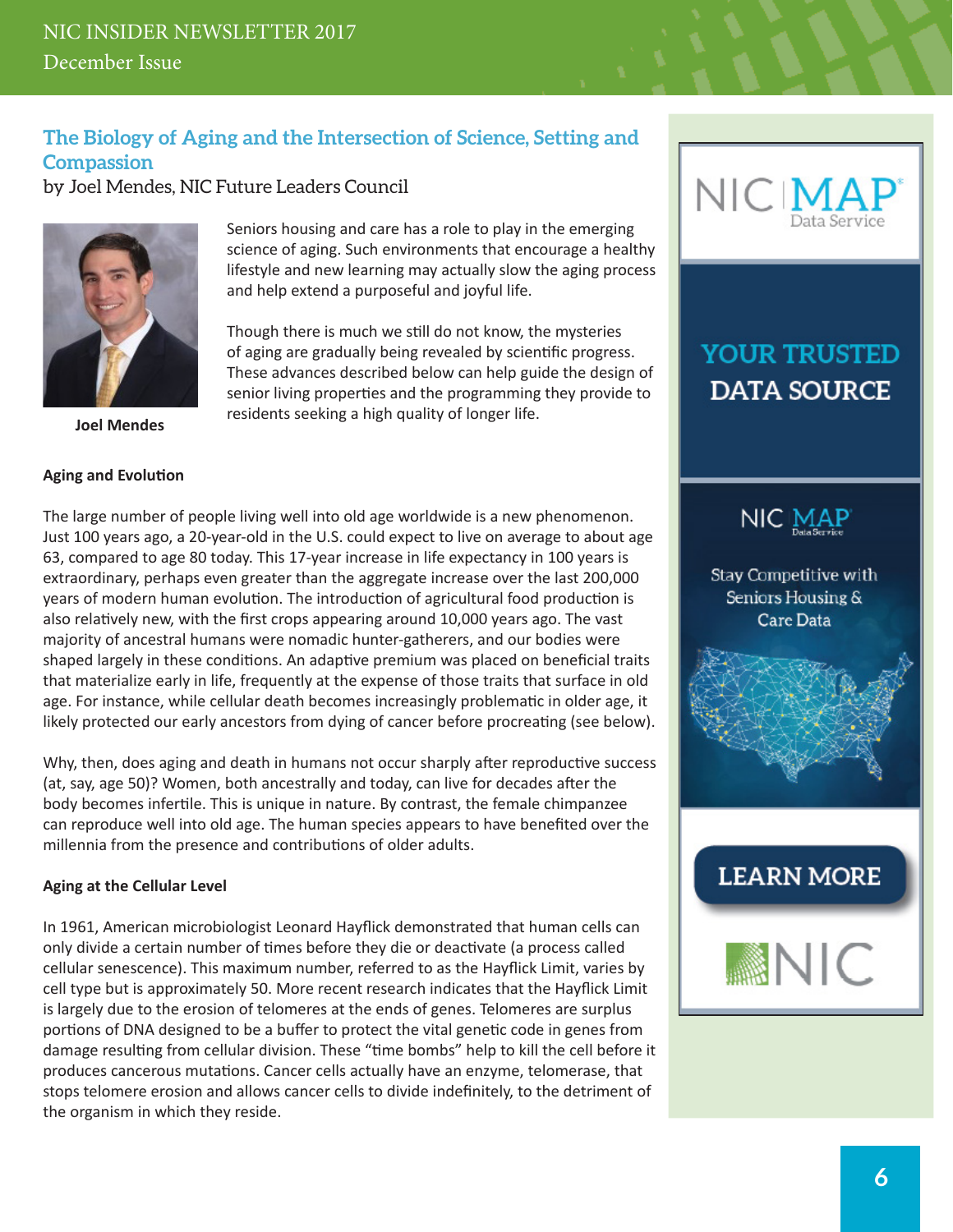While adult stem cells produce new cells to replace the older ones, eventually the stem cells themselves become damaged. Senescent cells then begin to accumulate, contributing to aging. While environmental factors can have dramatic effects on aging, the body is nonetheless designed to age, and die, on its own.

#### **Aging in the Brain: The Anatomy of Wisdom**

As we age, the brain shrinks, neurons die, and extracellular debris begins to build. These changes take their toll. Indeed, there is ample scientific evidence for the superiority of younger adults in completing discrete mental functions, such as mental math or shortterm memory retention. This body of evidence exists in part due to the ease with which it is measured as compared to a more integrative function, like intuition.

However, recent analysis indicates that degeneration in certain areas of an older brain leads to increased, compensating activity in other areas. This concept, referred to as compensatory scaffolding, allows older adults to maintain cognitive function despite damage to the local brain regions that govern these functions in younger adults (Reuter-Lorentz and Park, 2014). The result is not improved performance in said functions, but rather the creation of new connections within the brain, and enhancements of specific areas that have been linked to traits associated with wisdom. These traits include sound judgment in the face of uncertainty, emotional stability, and empathy. While these findings have yet to definitively verify the hypothesis, research in this space continues to advance and is led by pioneering neuropsychiatrist Dr. Dilip Jeste of UCSD.

#### **Aging and Memory: The Power of Learning**

The primary biological markers of Alzheimer's disease in the brain are the presence of disruptive protein masses that effectively wedge themselves in between nerve cells and prevent information from being transmitted. Once the disease becomes symptomatic, research indicates that the damage is irreversible. The disease will continue to progress and eventually cause death. Lisa Genova, neuroscientist and author of Still Alice, refers to development of symptoms as the "tipping point," past which there is no return. Many of us will never reach it, but of course, some of us will.

Fortunately, there are proactive ways for individuals to literally change the cellular make-up of their brains to push the tipping point further out into the future. Diet, exercise, and good sleep habits all have marked effects, but less well-known is the positive effects of continued, unique learning. When we learn something new, our brains create new nerve connections, a concept referred to as neuroplasticity. The capacity for neuroplasticity endures through late life, and the more new connections we add, the more connections there are for plaques to have to fill before the tipping point. Examples of activities that might create new connections include learning another language, playing a new instrument, reading history, or studying physics.

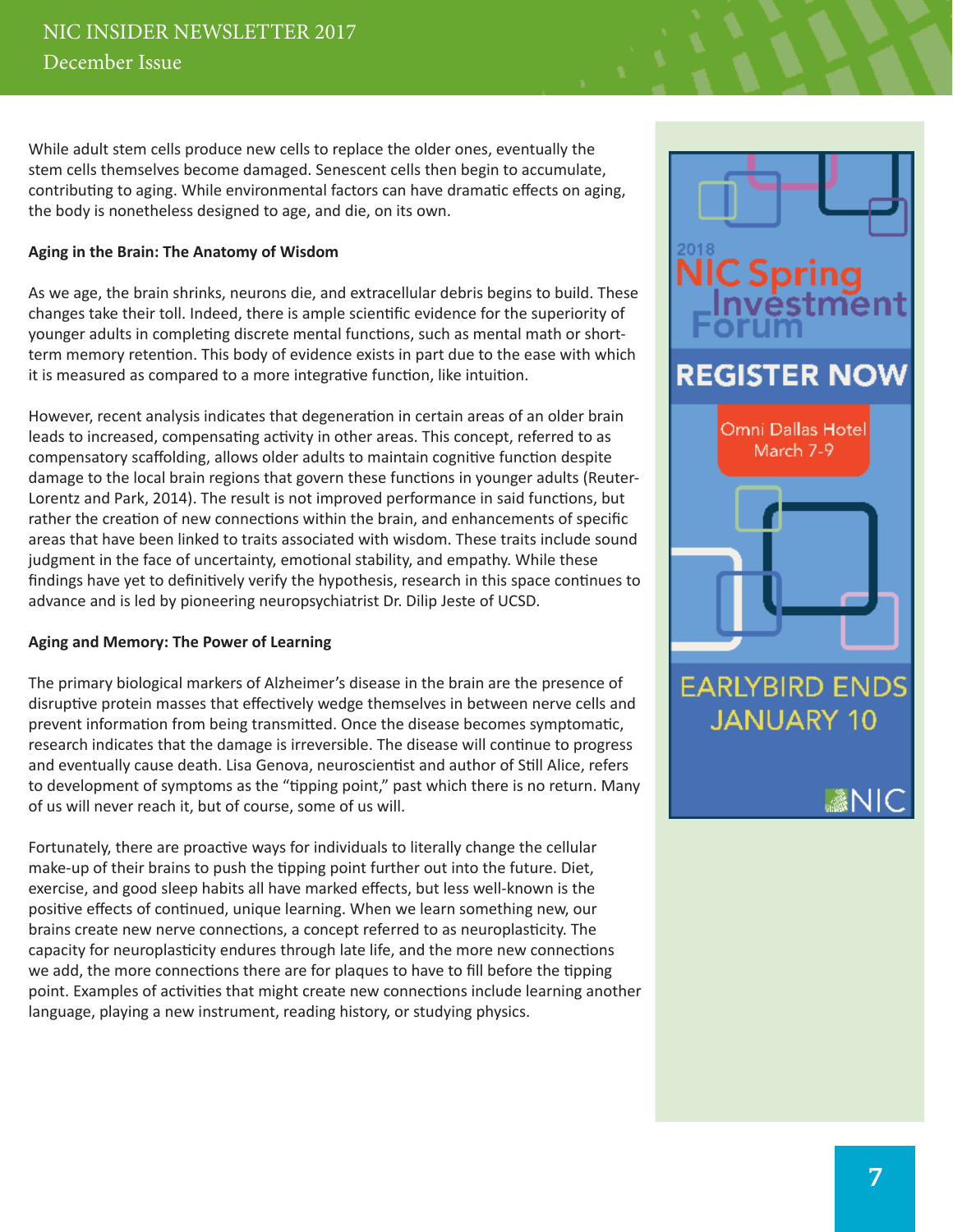#### <span id="page-7-0"></span>**Science and Seniors Housing**

Operators and developers have been increasingly integrating neuroscience into building design, with program planning and space planning occurring side-by-side. Examples include: window placement and lighting software to support the body's natural daily cycles, music and language rooms to foster dynamic learning, touchscreen program integration to make education more accessible and enjoyable, and door placement as well as carpet patterns to discourage wandering in memory care settings. We've also seen operators partner with local schools and universities to promote intergenerational socialization, thereby allowing the broader community to benefit from their residents' biological and experiential wisdom.

The intersection of science, setting, and compassion makes seniors housing an ideal laboratory of healthy aging. Understanding how and why our bodies and brains age has had a tangible influence on seniors housing, and the influence appears to be growing in lockstep with the research.

#### **Thoughts from NIC's Chief Economist A New Fed Head: What Does it Mean?**



**Beth Mace**

President Trump recently nominated Jerome H. Powell to be the next chair of the Federal Reserve. If confirmed by the Senate, Powell would begin serving as chair in February 2018, replacing Janet L. Yellen. Most prognosticators believe he will be approved. It is expected that Powell will largely continue the Fed's current policy of gradually normalizing interest rates in 2018 and beyond. In addition, he'll likely continue to slowly unwind the Fed's \$4.5 trillion balance sheet of bonds and other asset holdings from the bloated levels created under

Quantitative Easing (QE). The Fed began the process of unwinding almost a decade's worth of stimulus investments in September.

Powell has made it clear that he supports the process of reversing the effects of QE. In a speech in June, he suggested that the Fed balance sheet probably would fall below \$2.9 trillion. Powell is also expected to be less aggressive toward financial regulation, especially as it pertains to the Volcker Rule, which restricts banks with taxpayer-backed deposits from making certain types of speculative "proprietary" trades. Indeed, Powell has defended some of the Fed's tighter oversight of the financial market but also pointed to areas where he thinks regulation may be inappropriate.

With regard to interest rates, it is likely that there will still be one more rate increase in the Fed Funds rate to 1.4% by year-end 2017, under Janet Yellen's jurisdiction, and then several more in 2018, under Jerome Powell's leadership. The Fed has raised rates



# **YOUR TRUSTED DATA SOURCE**



Stay Competitive with Seniors Housing & Care Data



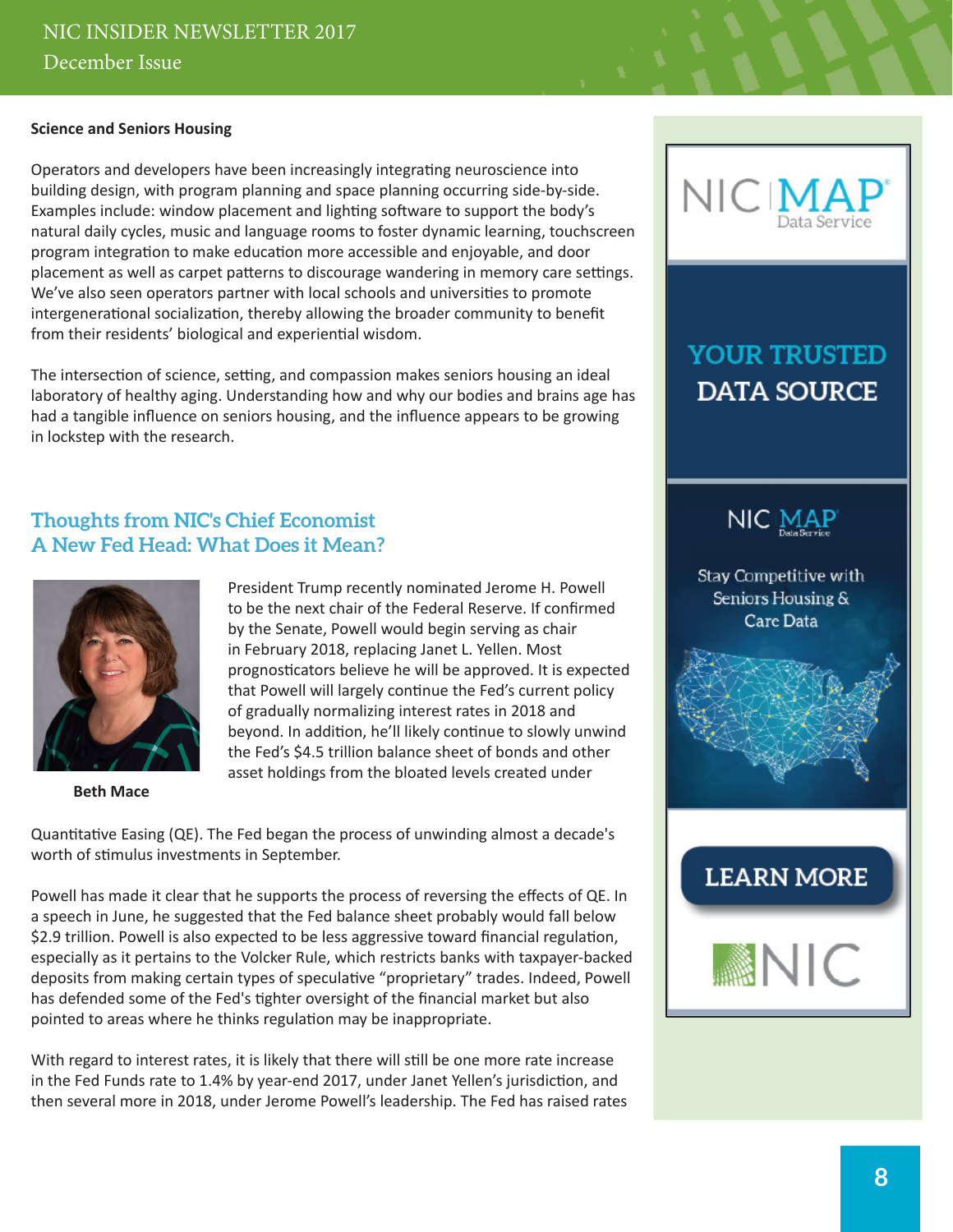by a quarter percentage point four times since late 2015, and most recently to a range between 1.0% and 1.25% in June of this year, after keeping them near zero for seven years.

In addition to Powell, the composition of the Board of the Federal Reserve will continue to change further in 2018, as four more vacancies on the Federal Reserve Board, including the Vice Chair position, need to be filled by President Trump.

#### **A Tale of Many Markets**

For the past several quarters the disparity between relatively strong and relatively weak markets has become abundantly evident. Of the 31 metropolitan markets that comprise the NIC MAP® Primary Markets, San Jose ranked highest in the third quarter with an occupancy rate for seniors housing of 95.6%, while San Antonio has ranked lowest with an occupancy rate of 79.3%. This 16 percentage point differential is large and demonstrates the importance of drilling down into local market areas when looking at investment performance and opportunities. Factors shaping this differential include barriers to entry, which are significant in many of California's markets due to regulatory and physical constraints to growth; recent development activity, which has been robust for its market size in the case of San Antonio; and the strength of the economy and the subsequent effect of this on demand for seniors housing and the ability of the market to absorb new properties as they come on line. Even in physically large metropolitan areas, such as Houston or Dallas, the effect of new development in one area can affect the performance of another property many miles away. The takeaway from this is to thoroughly understand the market conditions in which your properties are located.

#### **Investment Returns for Seniors Housing: Still Strong**

For many institutional investors, seniors housing has been and continues to be a lucrative investment, offering both steady income and strong appreciation. As of the end of the third quarter 2017, the total annual return for seniors housing was 12.72%, according to NCREIF. This was comprised of a 5.89% income return and a 6.56% appreciation return. The total return overshadowed the broader NCREIF Property Index (NPI) return (of 6.89%) by nearly six percentage points. Despite the relatively strong showing, the total annual return for seniors housing has been trending down since mid-2014, when it peaked at 20.37%. This pattern can also be seen in the broader index. On a 10-year basis as of the end of the third quarter, total returns for seniors housing exceeded the NPI by more than 400 basis points.



**NIC** 

**Skilled Nursing** 

**Data Report**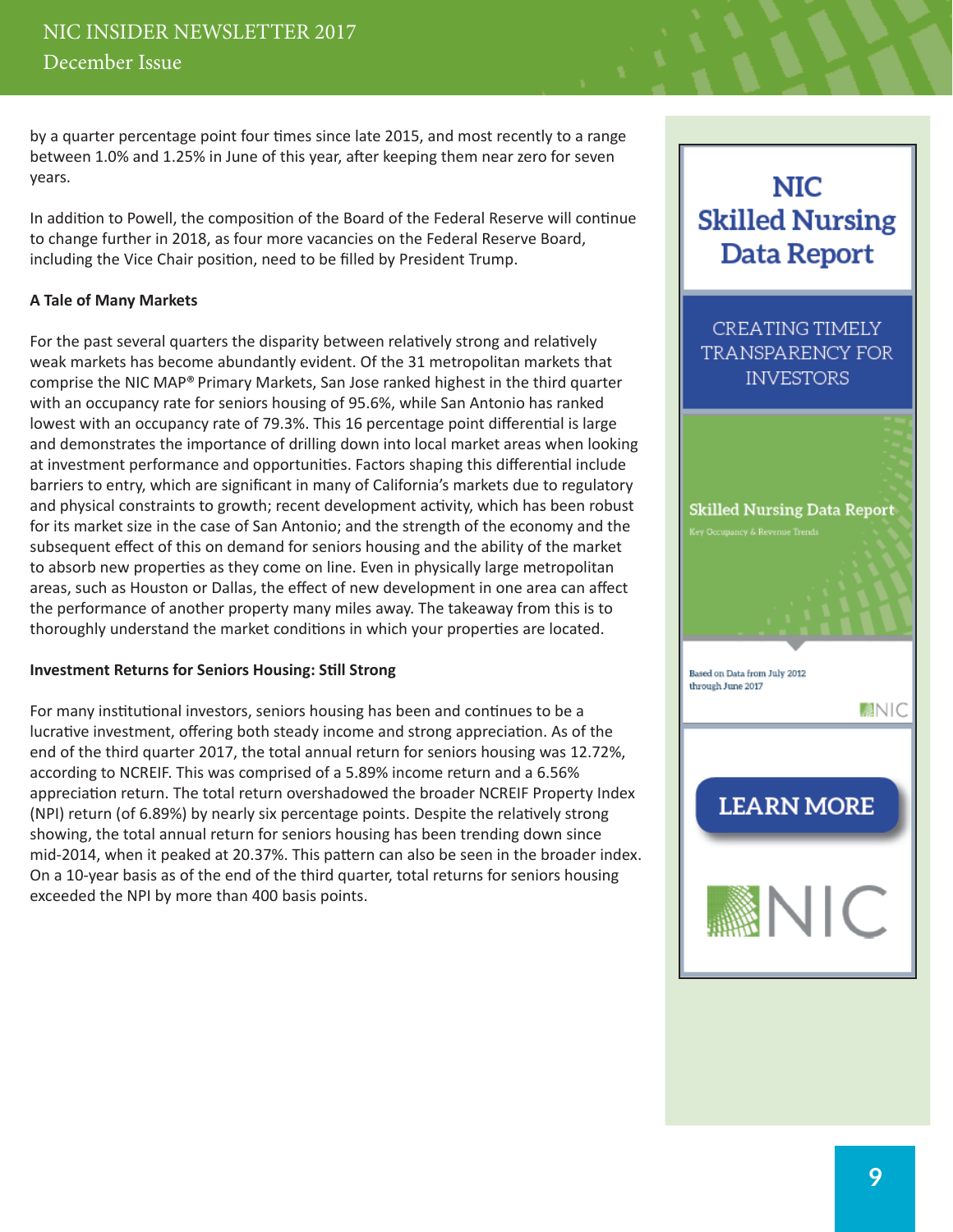<span id="page-9-0"></span>

The seniors housing investment performance measurements reflect the returns of 102 seniors housing stabilized properties, valued at \$4.9 billion in the third quarter. This is highest market value for this property type since 2003, when NCREIF first started reporting data for seniors housing, and this marked the first quarter that the property count of the NCREIF universe of seniors housing exceeded 100 properties.

### **How to Take on Healthcare Risk: Four Sessions Address the Possibilities at 2018 NIC Spring Investment Forum**

Risk sharing is an emerging business model that seniors housing and care providers would be remiss to ignore. Insurers, managed care plans and government payors are gradually adopting programs to spread the financial risk associated with healthcare outcomes.

Senior living providers find themselves in a confusing situation. What's the best approach? How quickly must they adapt? Is risk-sharing even right for them? How can they prepare for the inevitable changes?

"The opportunities and challenges of taking on healthcare risk will impact providers," said Robert Kramer, founder & strategic advisor at NIC. "They need to get ahead of the curve because the changes could come rapidly."

The **Risk & Return** of taking on healthcare risk is one of three areas of focus at the upcoming 2018 NIC Spring Investment Forum. Four educational sessions at the Forum will explore healthcare risk-sharing models, along with the associated benefits and pitfalls. "The sessions will help providers sort out their path forward," said Kramer.

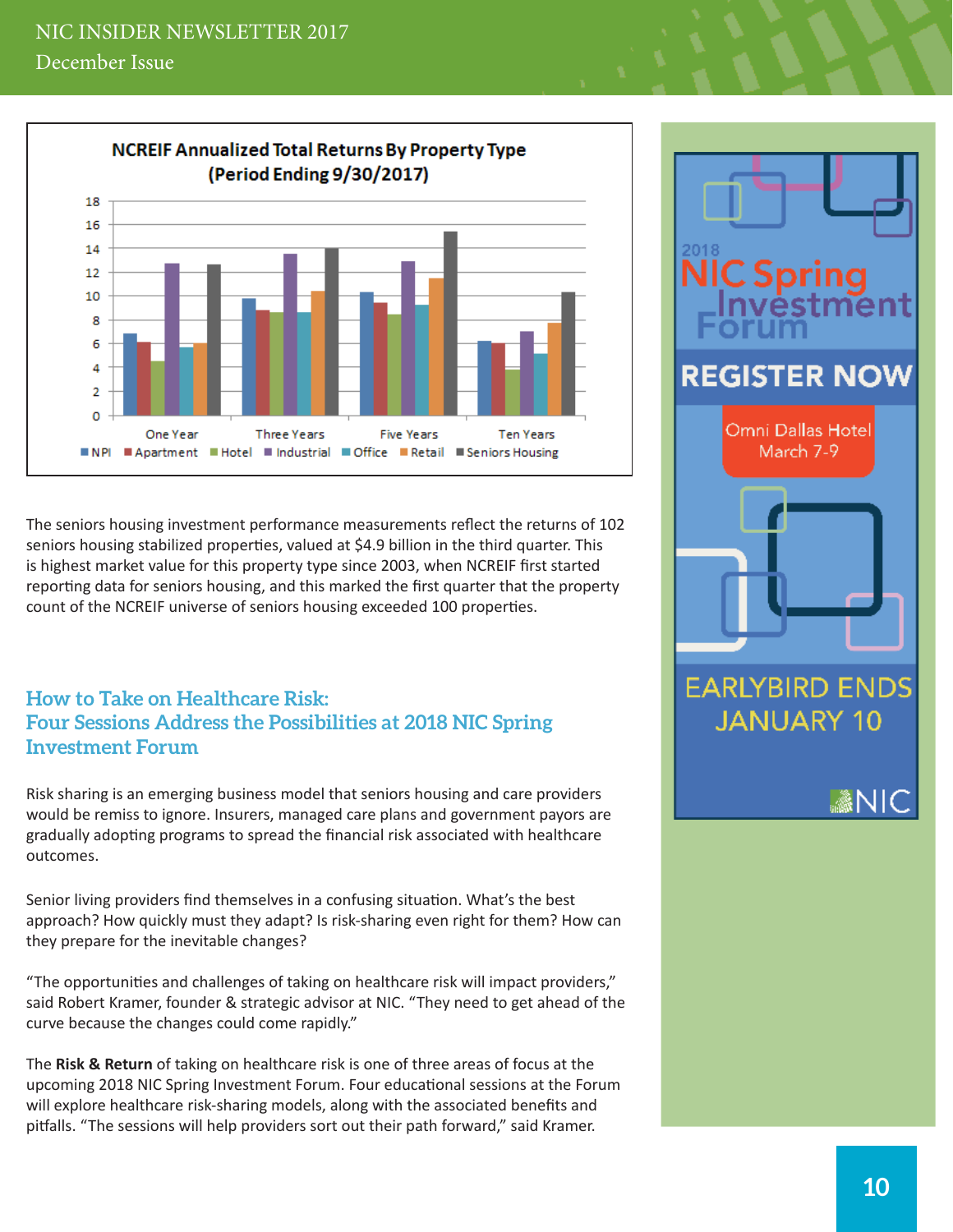The 2018 NIC Spring Investment Forum will be held March 7-9 at the Omni Dallas Hotel. Other special focus areas to be explored at the Forum include: **Investing & Valuation; and Value Creation & Partnerships.**

#### **Deep dive into healthcare risk**

In recent remarks previewing the sessions on risk sharing, Kramer said the issue will impact all senior living providers. Skilled nursing owners and operators are already facing difficult situations where better healthcare outcomes do not necessarily result in better financial returns. Seniors housing companies need to understand how the changes also will affect them. "Providers could make good use of a roadmap," said Kramer.

Each risk-sharing session at the Forum will explore a different aspect of the topic.

How to share in the value created by better healthcare outcomes will be detailed in the session titled, **"The Path to Healthcare Risk: Do You Have a Decent Map and Proper Footwear."** The session will explore the various payment models, including Medicare Advantage plans, accountable care organizations and others. Every market is different. It's crucial to understand local dynamics as well as the investor's appetite for risk. Senior living providers will begin to learn how to navigate the changing environment. "It's a big undertaking," said Kramer.

A creative approach will be presented in the session titled, **"What Business Are We In? Senior Care CEOs Talk About Insuring Their Residents."** Nursing homes and some seniors housing operators are selling Medicare managed care plans to residents. Panelists will share their experiences with taking on the full healthcare risk for frail seniors. What is it like to manage the plans? Will residents sign up?

Since Medicaid provides about 65 percent of skilled nursing revenues, operators and investors should be aware of managed Medicaid programs which many states have embraced. The session, **"Risk Based Long-Term Care Solutions for Providers and States"** will detail how providers can benefit from expanding their partnerships with states and health plans.

Risk-sharing isn't for everyone, noted Kramer. This alternative concept will be discussed in the session titled, "**Sitting Out Healthcare Risk: Sink, Survive or Thrive?**" When is it best to not take on healthcare risk? How can a provider assess the options?

Three key takeaways from these four risk-sharing sessions apply to all providers, said Kramer.

Operators and investors must have good interpretive data. That means tracking outcomes and being able to share that data seamlessly in collaboration with insurers and payors.

Partnerships are critical. Seniors housing and care providers must align themselves with services such as hospice and home care, said Kramer. Even primary care can be provided in a seniors housing setting. This can lengthen the stay in private pay seniors



# **YOUR TRUSTED DATA SOURCE**



Stay Competitive with Seniors Housing & Care Data



# **LEARN MORE**

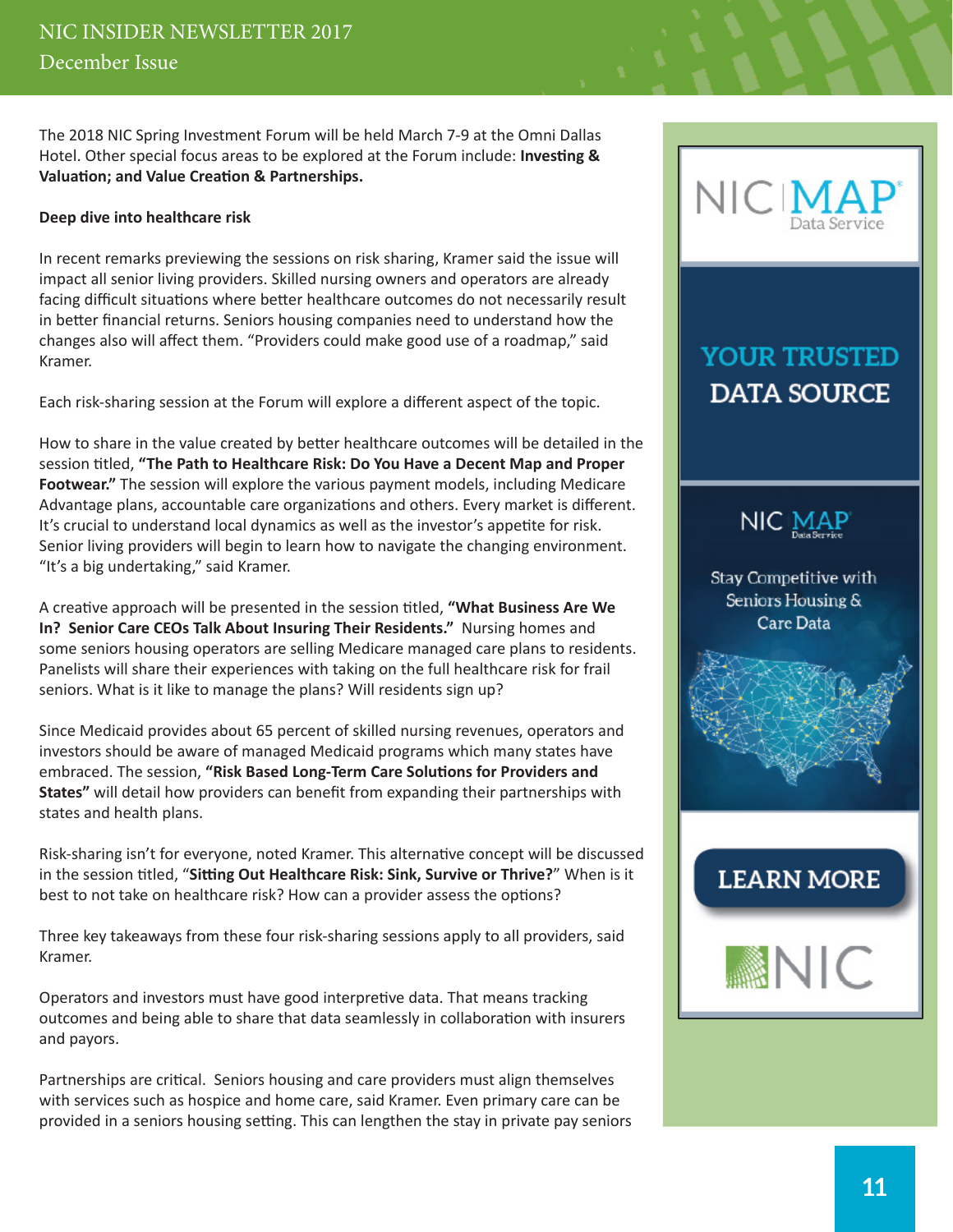## NIC INSIDER NEWSLETTER 2017 December Issue

housing and also work to differentiate an operator from the competition, said Kramer. "There's a lot of interest in bringing healthcare to where the seniors live."

Lastly, providers need to scale at the local level to become a preferred provider by delivering better outcomes and having the data to back up performance.

The timing of the shift to take on healthcare risk is crucial, said Kramer. The penetration of managed care, bundled payments and accountable care organizations in markets such as California and Massachusetts is growing quickly. Other markets may still rely on fee-forservice arrangements, but the changes could eventually come to their markets too.

"Providers must understand risk-sharing and within the context of their local markets," said Kramer. "Otherwise they are flying blind."

*Registration is now open for the 2018 NIC Spring Investment Forum. [Click here to](http://www.nicevent.org/events/2018-nic-spring-investment-forum/event-summary-afc3ecfbc5564295826002e1ba450c55.aspx?utm_source=nic&utm_medium=banner&utm_campaign=nicforum18)  [register.](http://www.nicevent.org/events/2018-nic-spring-investment-forum/event-summary-afc3ecfbc5564295826002e1ba450c55.aspx?utm_source=nic&utm_medium=banner&utm_campaign=nicforum18)* 

# **NIC Skilled Nursing Data Report**

CREATING TIMELY TRANSPARENCY FOR **INVESTORS**